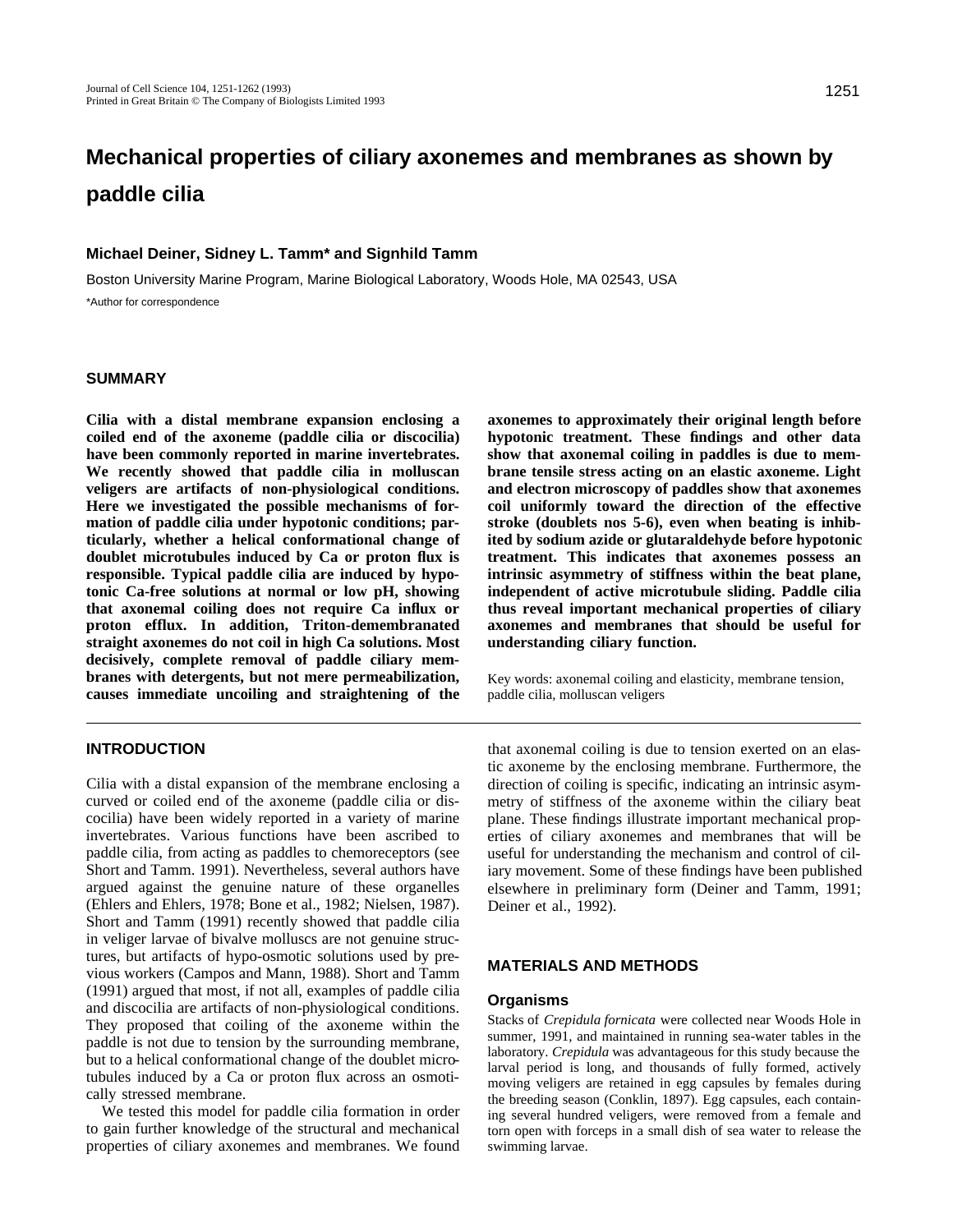Two- to three-day-old veligers of *Mulinia lateralis* were obtained by fertilizing eggs and allowing embryos to develop in large bowls of sea water.

Before using, veligers of *Crepidula* or *Mulinia* were gently concentrated by low-speed centrifugation in the stems of 100 ml oil tubes.

#### **Perfusion slides**

Concentrated, swimming veligers were pipetted onto the center of a microscope slide ringed with vaseline. A 22 mm  $\times$  22 mm coverslip was placed over the center of the well and gently compressed to immobilize the larvae. Solutions were perfused under the coverslip by adding fluid to one of the open sides of the coverslip and removing excess solution from the other side.

## **Solutions**

Different isotonic solutions (and their abbreviations) consisted of: normal sea water (SW); MBL artificial sea water, pH 8.3 (ASW); MBL Ca-free artificial sea water with 1 mM EGTA, pH 8.3 (CaF ASW); 1 M sorbitol, pH 3.7; 1 M sorbitol, 20 mM Tris, pH 7.0; 1 M sorbitol, 1 mM EGTA, 20 mM Tris, pH 7.0.

Isotonic relaxing solutions consisted of 1:1 mixtures of the above solutions with  $6.75\%$  MgCl<sub>2</sub> (i.e. SW/MgCl<sub>2</sub>, etc.).

Hypotonic solutions typically consisted of 35% or 40% dilutions of isotonic or isotonic relaxing solutions with distilled water  $(i.e. 40\%$  SW/MgCl<sub>2</sub>, 0.35 M sorbitol, etc.).

For tests using hypotonic CaF ASW/MgCl<sub>2</sub> or 0.35 M sorbitol solutions, veligers were first washed 4-5 times in isotonic CaF ASW or 1 M sorbitol solutions. CaF ASW-washed veligers were treated with CaF ASW/MgCl<sub>2</sub> before perfusion of hypotonic solution.

#### **Carboxyfluorescein diacetate and/or carbocyanine labelling of paddle cilia**

DiIC16 stock (1,1 -dihexadecyl-3,3,3 ,3 -tetramethylindocarbocyanine perchlorate; Molecular Probes, Inc., Eugene, OR) consisted of a saturated solution (8 mg/ml) in ethanol. The suspension was vortexed and the supernatant was diluted 1:100 in 1 M sorbitol to give a final DiI concentration of about 50 μM. CFDA stock (5- (and-6)-carboxyfluorescein diacetate, mixed isomers; Molecular Probes, Inc.) was 1 mg/ml in DMSO. Stock was diluted 1:100 in 1 M sorbitol to give a final CFDA concentration of 10 μg/ml.

Veligers in SW were treated with DiI/sorbitol for 20 min, then CFDA/sorbitol for 5 min. Alternatively, veligers were treated in DiI/sorbitol alone for 20 min. After loading, veligers were washed in SW and allowed to swim until used. Paddle cilia were induced by standard 35% dilutions of isotonic solutions.

#### **Demembranation of paddle cilia**

Triton X-100 (Pierce, Rockford, IL), Brij-58 (Polyoxyethylene 20 cetyl ether) (Sigma, St. Louis, MO), saponin (Sigma), Nonidet P40 (Particle Data Labs, Elmhurst, IL), and octyl glucopyranoside (OGP) were used at 0.1-2% in the same hypotonic solutions used to induce paddle cilia.

#### **Effects of Ca or Sr on axonemes**

Veligers with normal cilia or paddle cilia were treated with 0.1% Triton X-100 in wash solution (WS: 150 mM KCl, 2.5 mM MgCl2, 1 mM EGTA, 30 mM PIPES, pH 6.9) to remove ciliary membranes. Veligers were washed in WS, then perfused with either 0.1 M Ca or Sr in WS (pH 6.9) for at least 5 min. The shape of the axonemes was observed by phase-contrast or darkfield microscopy.

## **Light microscopy**

Perfusion slides of veligers were examined with Zeiss microscopes using phase-contrast, darkfield or fluorescence optics with 40/0.75 or 63/1.4 objectives. Photographs were taken with an Olympus OM 2N camera on Kodak Tech Pan 35 mm film (2415) using an Olympus T32 electronic flash inserted in the microscope light path. Video recording was done with a DAGE 67 M Newvicon camera (DAGE-MTI, Michigan City, IN) which could be synchronized to a strobe flash (Chadwick-Helmuth Strobex 8440, El Monte, CA). Fluorescence was imaged with a DAGE 65 SIT video camera. The effects of detergents on axonemal shape and ciliary membranes of CFDA and/or DiI-labelled paddle cilia were followed by switching back and forth between phase-contrast (or darkfield) and fluorescence optics. Video images were recorded with a GYYR (model 2051; Odetics, Anaheim, CA) or SONY (model 5800 H) VCR using a frame/field counter (QSI model VFF 6030, Woburn, MA). Video fields or frames were either photographed from a monitor or averaged and processed using Image-1 (Universal Imaging Corp., West Chester, PA) with a SONY video printer.

#### **Electron microscopy**

*Crepidula* veligers were relaxed in isotonic SW/MgCl<sub>2</sub>. Controls were fixed in 2.5% glutaraldehyde, 1% paraformaldehyde, 1% osmium tetroxide, 75 mM NaCl, 10 mM CaCl<sub>2</sub>, 0.2 M sodium cacodylate (pH 7.7) for 1 h at  $0^{\circ}$ C. A second group of larvae was treated with 35% SW/MgCl2 for 5 min to induce paddle cilia, then fixed as above. A third group was treated with  $35\%$  SW/MgCl<sub>2</sub>, followed by 0.1% Triton X-100 in 35% SW/MgCl2 for 4 min to disrupt paddle ciliary membranes, then fixed as above. All batches were washed in 0.3 M NaCl, 0.2 M sodium cacodylate (pH 7.7) for 1 h at 0°C, postfixed in 1% osmium tetroxide, 0.38 M NaCl, 0.1 M sodium cacodylate (pH 7.7) for 15 min at 0°C, washed in distilled water for 30 min at 0°C, then left overnight in 1% aqueous uranyl acetate at 4°C. Veligers were dehydrated in ethanol and flat-embedded in Araldite. Single veligers were mounted on stubs and sectioned in known orientations with a diamond knife. Sections were stained with lead and uranyl salts, and viewed at 80 kV with a Zeiss 10CA electron microscope in the Central Microscope Facility of the MBL.

## **RESULTS**

Treatment of *Crepidula* veligers with isotonic relaxing solutions (see Materials and methods) prevents muscular retraction of the velum and allows continuous beating of the velar cilia. The preoral cilia, studied here, consist of a row of closely spaced compound ciliary organelles. Each compound cilium is a blade-shaped group of 20-30 cilia, tapered toward the tip and 60-70 μm long, that beats together as a unit (Fig. 1A). The power (effective) stroke is directed outwards and backwards from the velum, propelling the larva velum-first through the water (Carter, 1926). No paddles or distal expansions of the velar ciliary membranes are present in isotonic solutions with or without MgCl2.

## **Hypotonic induction of typical paddle cilia**

Perfusion of 35% or 40% SW or ASW with or without MgCl2 (see Materials and methods) readily induces formation of paddle cilia. Typically, phase-dense knobs appear first along the length of the compound cilia, which slow down and stop in an upright position at the end of the recovery stroke (Fig. 1). The membrane expansions enlarge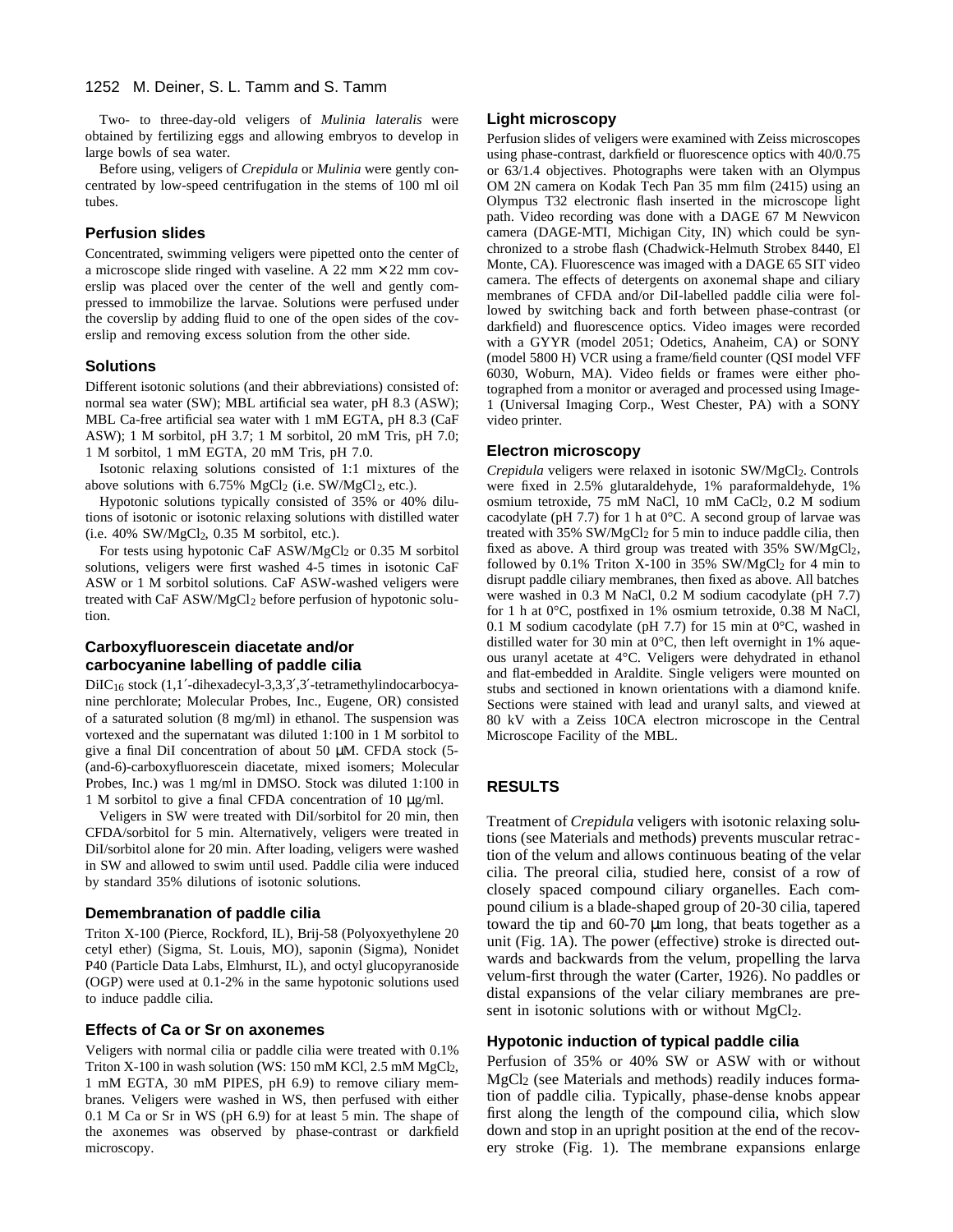

## Structure and formation of paddle cilia 1253

**Fig. 1.** Hypotonic induction of paddle cilia in the preoral ciliary band of a *Crepidula* veliger. (A) In isotonic ASW/MgCl<sub>2</sub> the compound cilia beat vigorously, normal to the page. (B) Perfusion of 40%  $ASW/MgCl<sub>2</sub>$  causes the cilia to stop in an upright position and become vesiculated. (C) The compound cilia shorten and fray apart into individual cilia with discoid expansions, 2-3 μm in diameter, at their tips (arrow). (D) After 40 s in hypotonic solution that cilia have shortened to about half their length, forming a dense mat of paddles near the velar surface. Phase-contrast optics, video prints; Bar, 4 μm.

slightly and travel towards the ciliary base as the compound cilia shorten and fray apart into single cilia (Fig. 1). Individual cilia, where discernible, are never vesiculated along their length, but bear only a single discoid expansion, 2-3 μm in diameter, at the tip. This paddle travels proximally without changing diameter as the cilium shortens. The initial vesiculation that appears along the length of the compound cilia probably represents terminal paddles formed by component cilia of differing lengths. Within 1-2 min of exposure to hypotonic solution, many cilia have shortened to about half their original length, forming a dense mat of paddles near the velar surface (Fig. 1D).

Under phase-contrast the paddles appear in side view as light grey disks (the distended membrane) with a dark circular rim (the coiled axoneme) (Fig. 2). One edge of the rim continues straight into the ciliary shaft, giving the paddle an asymmetric, cane-shaped profile that reveals the direction of axonemal coiling (Fig. 2; see also Fig. 7). In edge view the paddles are nearly flat or slightly convex (Fig. 2). The flat sides of the paddles lie in the plane of beat, i.e. normal to the row of velar cilia. Phase-contrast microscopy of paddle cilia in *Crepidula* veligers and azideinhibited *Mulinia* veligers (below) shows that the caneshaped paddles face toward the veliger's body. Therefore, the axonemes coil preferentially in the direction of the power stroke (see also Electron microscopy below). CFDAfilled or DiI-labelled paddle cilia appear as uniformly fluorescent disks atop bright shafts, illustrating the intraciliary space in the case of CFDA, or the enclosing membrane with DiI (see Fig. 9B).

As reported previously (Short and Tamm, 1991), paddle cilia induced by hypotonic solutions usually regain their normal appearance if larvae are returned to isotonic SW. In such cases, the terminal paddles move distally and eventually disappear at the tips as ciliary length increases. Motility often resumes, but is weaker and abnormal. The reversibility of paddle cilia formation is sometimes evident in SW of intermediate hypotonicity. For example, we observed a shortened paddle cilium in 45% SW that elongated, only losing its paddle when it approached its original length.

## **Other types of hypotonically induced ciliary shape changes**

In addition to typical paddle cilia described above, other modifications of ciliary shape occur as a result of hypotonic solutions. In 40-45% SW the distal end of the axoneme sometimes folds back upon itself within the ciliary membrane like a hairpin, forming a symmetric, teardrop-shaped loop at the tip of the cilium (Fig. 3). The cilium appears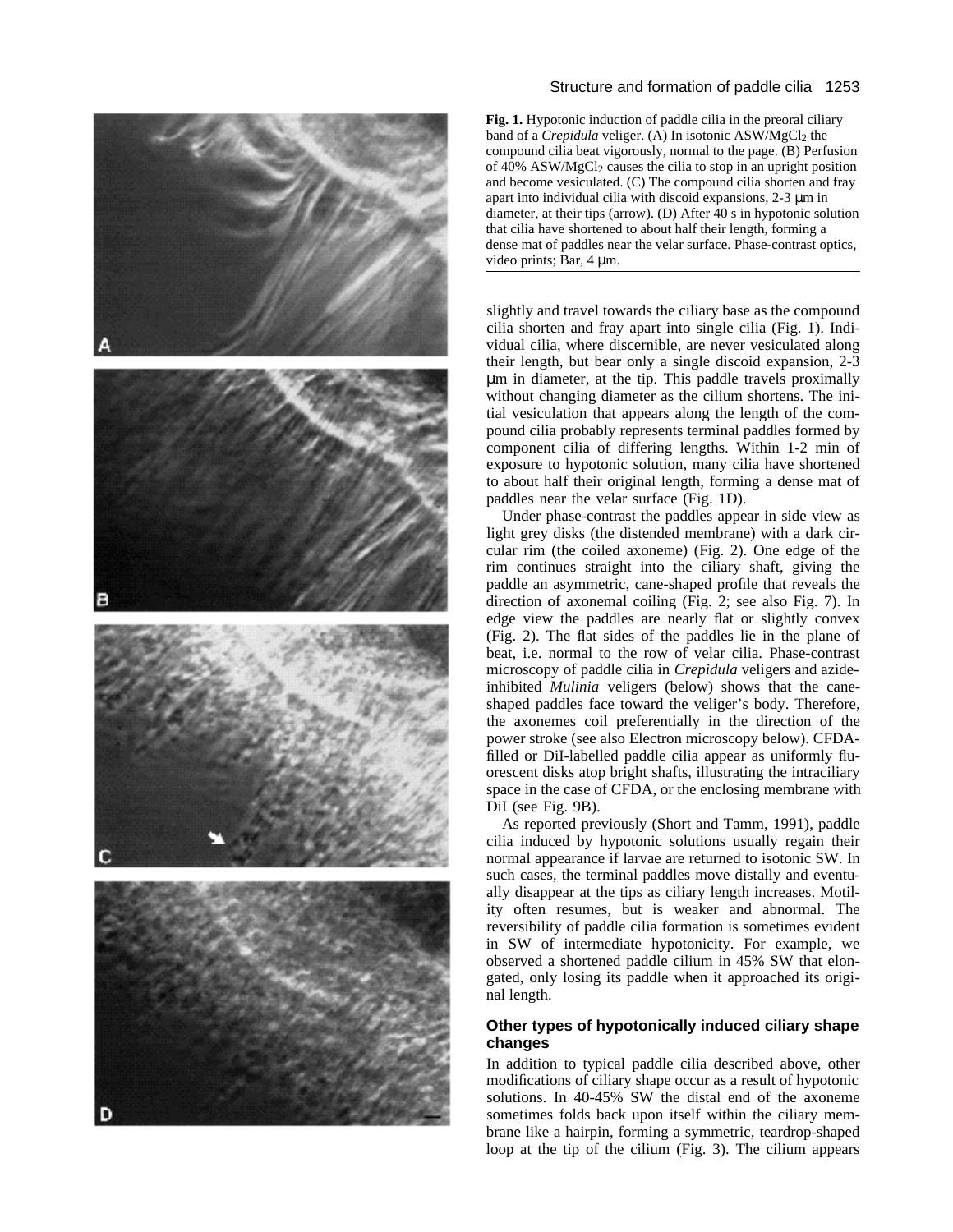

**Fig. 2.** Phase-contrast image of *Crepidula* paddle cilia induced by 30% SW/MgCl2. The axonemes coil toward one side of the shaft, giving the paddles an asymmetric cane-shaped appearance in profile (arrowheads). Viewed almost edge-on, the paddles appear nearly flat and phase-dense (arrow). The paddles are oriented in different directions due to flattening of the preparation with the coverslip. Bar, 4 μm.

thicker where the distal end of the axoneme overlaps the shaft. The U-shaped bend at the tip of the axoneme may move in either direction. If the bend moves proximally, the cilium shortens and the region of axonemal overlap increases. If the bend travels in the opposite direction, the looped tip moves distally, decreasing the amount of overlap (Fig. 3). When the end of the axoneme reaches the loop, the shape of the tip abruptly changes from a symmetric teardrop into an asymmetric, cane-shaped paddle. Once this occurs, the paddle moves proximally and the cilium shortens due to coiling of the axoneme within the distal membrane (as described above) (Fig. 3). We have never seen the reverse of this transformation, i.e. a typical cane-shaped paddle becoming a hairpin loop.

Very rarely, we have seen a bulbous expansion of the ciliary membrane appear at some location along the length of a cilium. The cilium then bends at this point and folds over upon itself, forming a teardrop-shaped tip. The membrane of the folded-over segment of the cilium appears to fuse with that of the shaft, forming a hairpin-shaped distal region similar to the hairpin loops described above. This process presumably represents the formation of the hairpinshaped cilia.

#### **Electron microscopy of paddle cilia**

In longitudinal thin sections cut parallel to the plane of beat, most paddle cilia stand at the end of the recovery stroke (Fig. 4). The flat sides of the paddles lie in the plane of section. The straight shaft of the axoneme enters the paddle on the recovery stroke side and coils in the direction of the effective stroke (Fig. 4). These results confirm light microscopic observations on the direction of axonemal coiling (see also below).

Transverse sections through paddles, cut parallel to the velar surface, show up to 3 complete coils of the axoneme within the expanded membrane (Figs 5, 6). The axis of the central-pair microtubules is oriented at right angles to the plane of coiling. Doublet microtubules 5 and 6, recognized by the bridge between them, always face the inside of the axonemal coils (Fig. 5). Therefore, the axonemes consistently coil toward the doublet 5-6 side. As in many other cilia, this is the direction of the effective stroke.

Transverse sections also show that the axoneme is intact in the straight shaft but becomes disorganized in the distal coiled region. The axoneme usually splits into several groups of doublets on either side of the central pair, i.e. in the plane of coiling (Figs 5, 6). Adjacent doublets within groups are frequently aligned in almost flat strips. parallel to the direction of coiling. The axoneme usually becomes progressively more disrupted in successive coils within a paddle. The coil with the most intact axoneme is presumably where the shaft first enters the paddle.

We used this progressive splitting of the axoneme from coil to coil to determine the handedness of the axonemal helix in paddles. As viewed in the direction of the effective stroke and from base to tip of the cilium, coiling of the axoneme to the right or to the left of the shaft would represent right-handed or left-handed helices, respectively. We found both directions of axonemal coiling in the same transverse sections through paddle cilia (Fig. 6). Therefore, the axoneme does not seem to have a preference to coil to one side or the other of the beat plane, i.e. towards doublets 2-4 or 7-9.

Separation of doublets in the distal coiled region of axonemes is often evident in longitudinal sections through



**Fig. 3.** Video tracings of hairpin loop-to-paddle transformation of the distal region of a single velar cilium (*Crepidula*) in 45% SW/MgCl2. The proximal end of the cilium was obscured by other cilia and is omitted. (A) The axoneme is folded back upon itself (thicker shaft) to form a symmetric hairpin loop. (B-E) The loop travels distally, elongating the cilium and simultaneously decreasing the region of overlap (arrowheads). (E-F) When the end of the axoneme reaches the loop, an asymmetric cane-shaped paddle suddenly appears. (G-I) The paddle moves proximally due to progressive coiling of the end of the axoneme within the membrane expansion. Time from (A): (B) 8 s, (C) 9.3 s, (D) 11 s, (E) 14.3 s, (F) 15.5 s, (G) 16 s, (H) 18 s, (I) 24.8 s.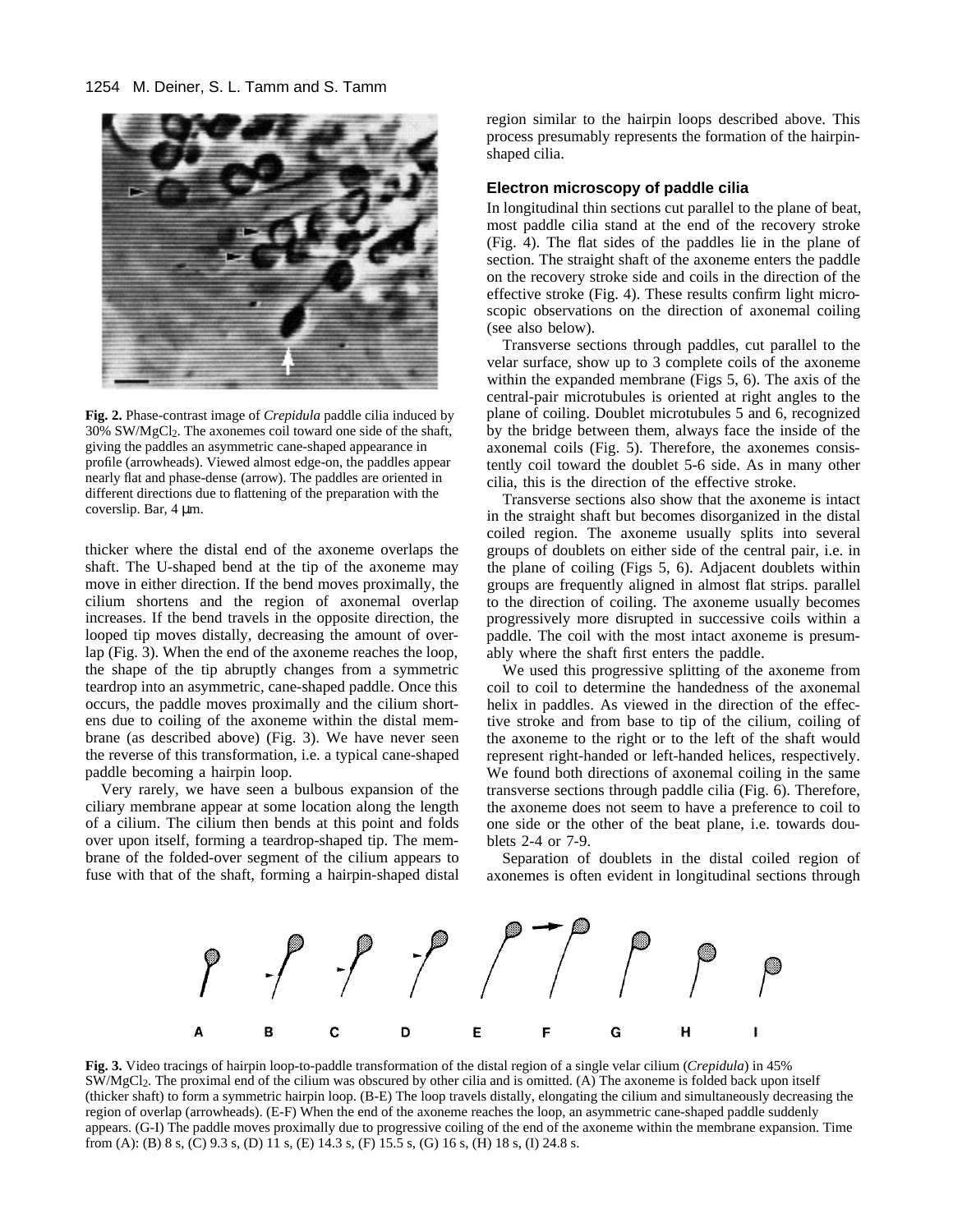paddles. These sections also reveal occasional breaks in the doublet microtubules, as well as fragments of microtubules within paddles, indicating that curvature-induced stress exceeds the elasticity of the microtubules.

## **Possible role of Ca influx or proton efflux in paddle formation**

Veligers were treated with hypotonic Ca-free solutions at neutral or low pH to test whether Ca influx or proton efflux plays a role in formation of paddle cilia.

We first established that isotonic solutions of CaF ASW/MgCl<sub>2</sub>, 1 M sorbitol (pH 3.7), or 1 M sorbitol with 1 mM EGTA, 20 mM Tris (pH 7.0) do not induce paddle cilia or disrupt ciliary beating. Subsequent perfusion of 35% CaF ASW/MgCl2 induces paddle cilia, but is less effective than 35% SW/MgCl<sub>2</sub>. However, 20% CaF ASW/MgCl<sub>2</sub>, or 35% dilutions of the above 1 M sorbitol solutions, induces paddle cilia which are similar to those formed in hypotonic SW solutions with Ca at normal pH. These findings indicate that axonemal coiling and formation of paddle cilia



**Fig. 4.** Electron micrograph of *Crepidula* paddle cilia sectioned parallel to the plane of beat. The distal ends of the axonemes coil to the right in the direction of the effective stroke (arrow), resulting in cane-shaped profiles. ×33,500.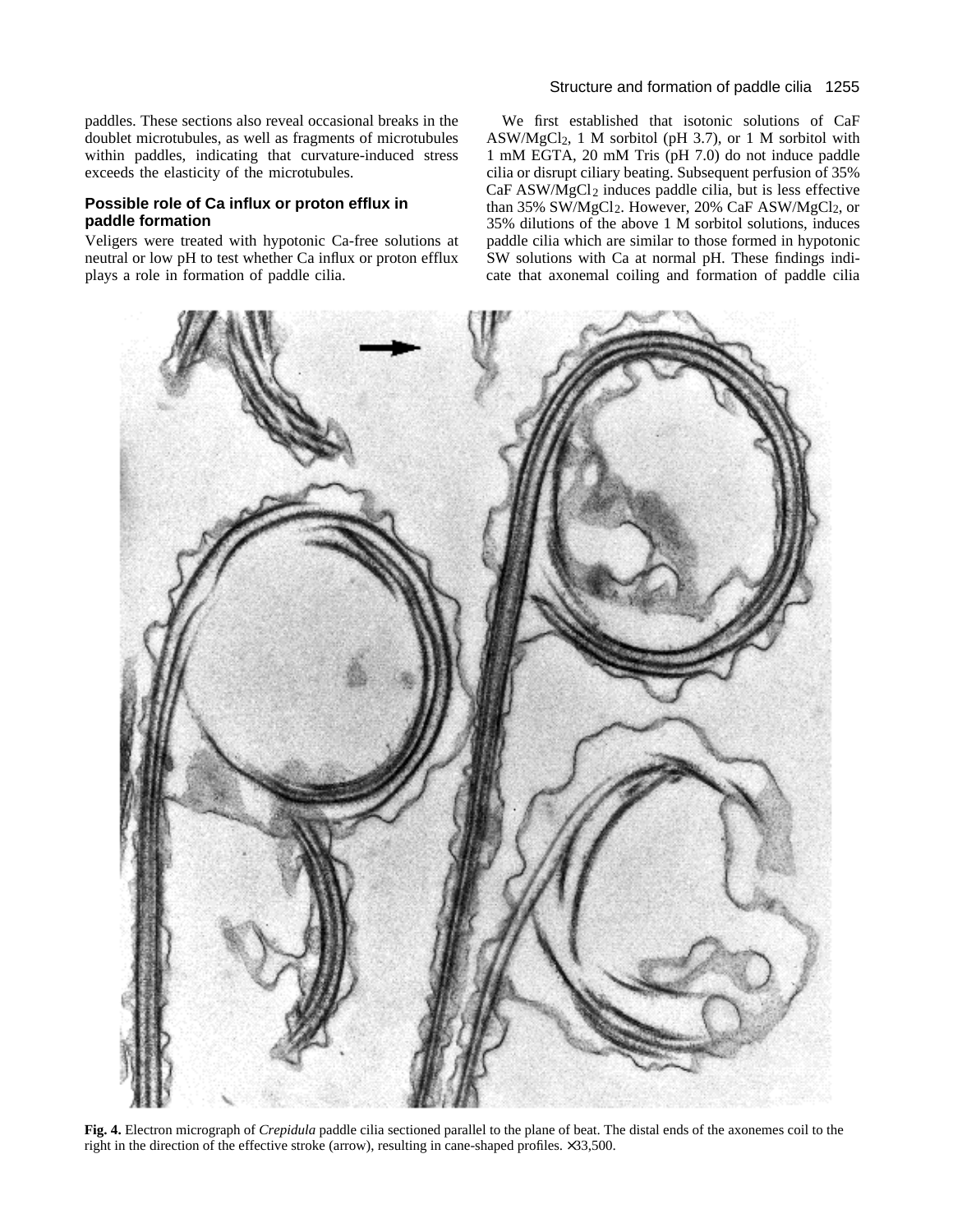#### 1256 M. Deiner, S. L. Tamm and S. Tamm

under hypotonic conditions are not dependent on Ca influx or proton efflux, as proposed by Short and Tamm (1991).

In hypotonic CaF ASW/MgCl2 paddle cilia often continue to beat weakly, and do not shorten as much as typical paddle cilia formed in hypotonic SW. Although hypotonic CaF ASW/MgCl2 initially induces paddles of normal size, large swellings of the cell membrane often develop at the base of each compound cilium. These swellings slowly move up the cilia, enclosing many of the axonemes inside a common, fused membrane. As a result, a single large expansion of the membrane encloses the distal ends of these axonemes, which curve (but do not coil) under the ballooned membrane. Hypotonic sorbitol solutions (0.35 M, pH 2.6, or 0.35 M with 0.35 mM EGTA and 7 mM Tris, pH 7.0) did not result in balloon-like expansions of fused ciliary membranes. However, such membrane swellings enclosing many axonemes could be induced by hypotonic SW after prolonged exposure to isotonic 1 M sorbitol solutions. Paddle cilia induced in hypotonic sorbitol solutions, like those in hypotonic CaF ASW, often continue to beat weakly.

#### **Direction of axonemal coiling vs active beating**

Two- to three-day-old *Mulinia* veligers were used to test whether the uniform direction of axonemal coiling in paddle cilia (i.e. towards the effective stroke; see above) is dependent on active cyclic beating prior to induction of paddle cilia by hypotonic solutions. As in previous experiments with 2-day-old *Spisula* veligers (Short and Tamm, 1991), extremely hypotonic solutions (i.e. 20% SW) are required to induce paddle cilia in these young larvae. We inhibited beating by two methods prior to hypotonic treatment. First,



**Fig. 5.** Transverse thin section through a coiled axoneme in a paddle (*Crepidula*). The section is viewed from base to tip of the cilium with the effective stroke direction toward the upper left. The axoneme is intact where it enters the paddle (asterisk) but becomes progressively more disorganized in successive coils, splitting into groups of doublets on either side of the central pair (oriented normal to the plane of coiling). Doublet microtubules 5-5 face the inside of the coils (arrowheads, 5-6 bridge), showing that the axoneme coils toward this side. ×69,100.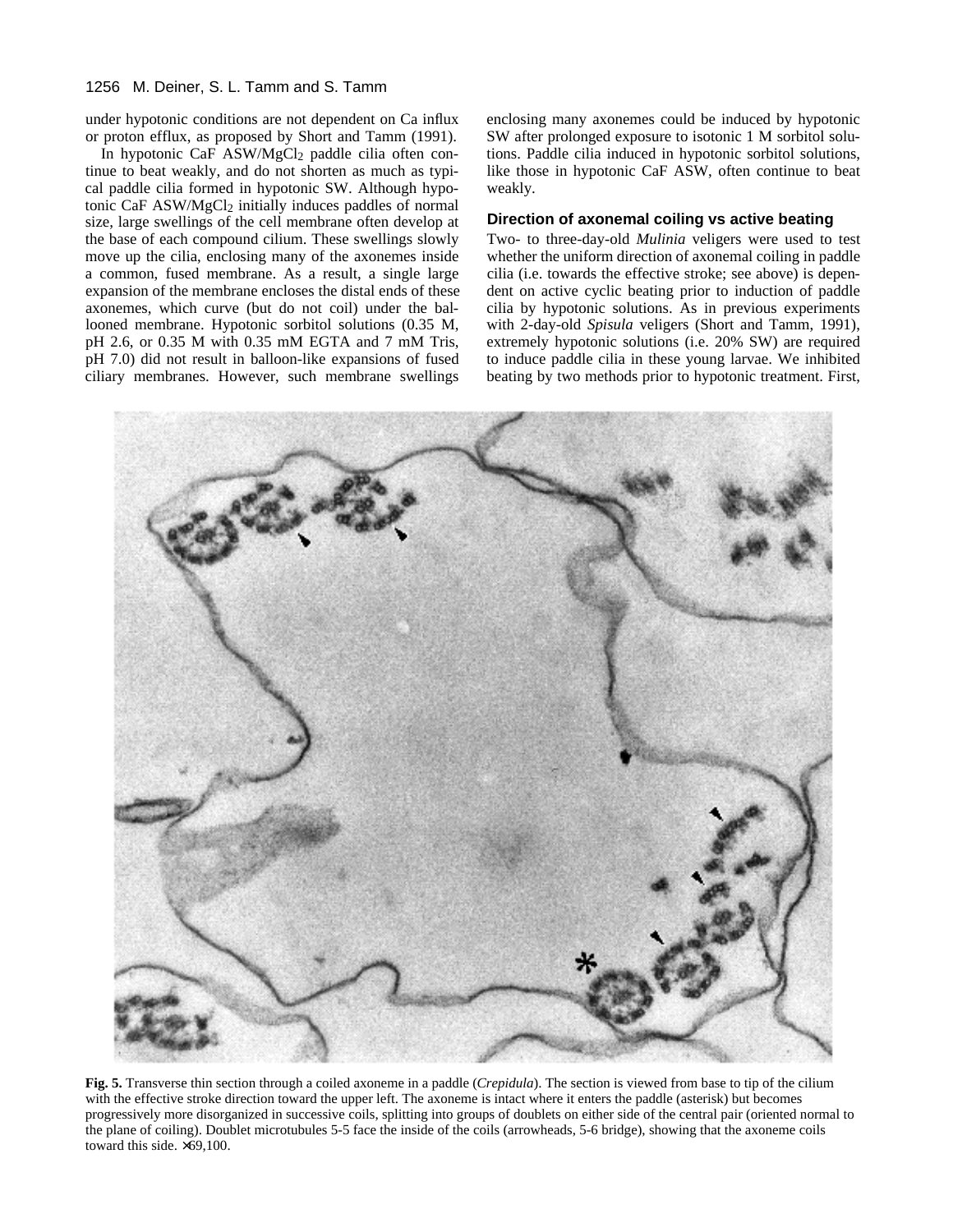

**Fig. 6.** Transverse thin section through adjacent paddle cilia with axonemes coiling in the same direction (towards top) but with opposite handedness (*Crepidula*). The section is viewed from base to tip of the cilia with the effective stroke directed toward the top. The axonemes are intact where they enter the paddles (asterisks), but coil to the left in paddles 1 and 2 (lefthanded helix), and to the right in paddle 3 (right-handed helix) (see arrows).  $\times 36,400$ .

## Structure and formation of paddle cilia 1257

swimming veligers were lightly fixed in 0.012% glutaraldehyde in ASW for 5 min. All ciliary motility stopped immediately. Phase-contrast observations of fixed larvae washed in isotonic ASW showed that most velar cilia were normal in shape and length. Treatment of fixed larvae with distilled water, however, induced formation of typical, shortened paddle cilia. In a second experiment, swimming veligers were treated with 100 mM sodium azide in ASW. After 10-20 min, no motility was evident. Phase-contrast examination showed normal but immotile velar cilia. Subsequent treatment with 50 mM sodium azide in distilled water induced formation of typical paddle cilia without allowing recovery of motility.

In both glutaraldehyde-fixed (not shown) and azidetreated veligers (Fig. 7), the cane-shaped paddles face uniformly backwards toward the larval body. The axonemes therefore coil uniformly in the direction of the effective stroke, as described above for cilia that were motile before hypotonic treatment. These findings show that the direction of axonemal coiling is not dependent upon cyclic beating or active microtubule sliding prior to induction of paddles.

## **Effects of membrane disruption on the shape of paddle cilia**

The membranes of paddle cilia were disrupted with detergents to test whether axonemal coiling is dependent on membrane integrity. Perfusion of pre-formed paddles with 0.1% Triton-X 100, 0.1% Nonidet P40, or 25-50 mM OGP in any of the hypotonic solutions used to induce paddle cilia (see above) resulted in loss of paddles. Paddles were lost first in longer cilia that projected into the flow of detergent, and later in shorter, more densely packed paddle cilia near the velar surface. Typically, paddles moved distally and disappeared at the tip as the axonemes lengthened like unwind-



**Fig. 7.** Hypotonically induced paddle cilia in an azide-inhibited, immotile veliger of *Mulinia.* Lateral view of part of the velum shows cane-shaped paddles facing downward toward the body (out of view) in the effective stroke direction (arrows). Bar, 5.4 μm.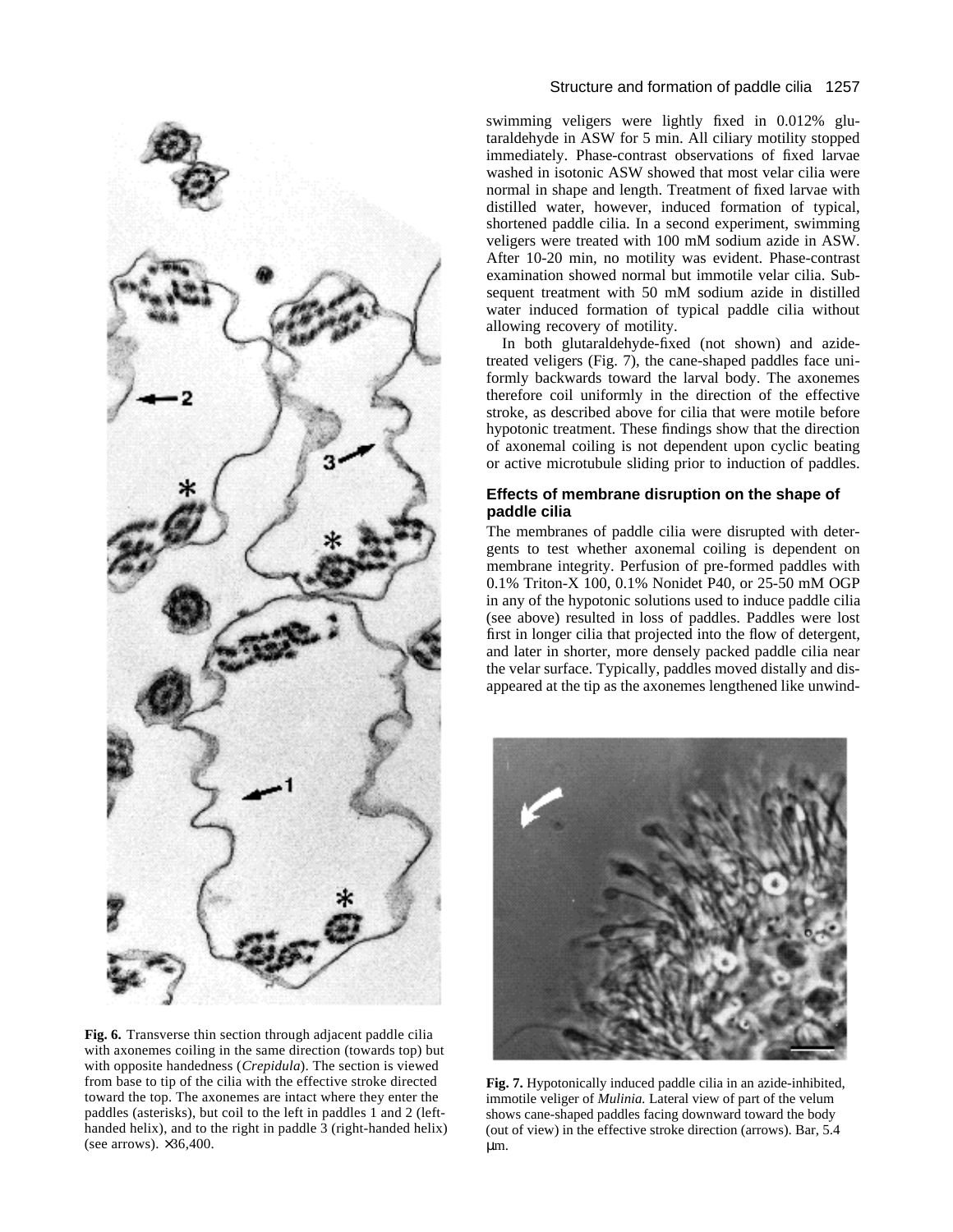## 1258 M. Deiner, S. L. Tamm and S. Tamm



Fig. 8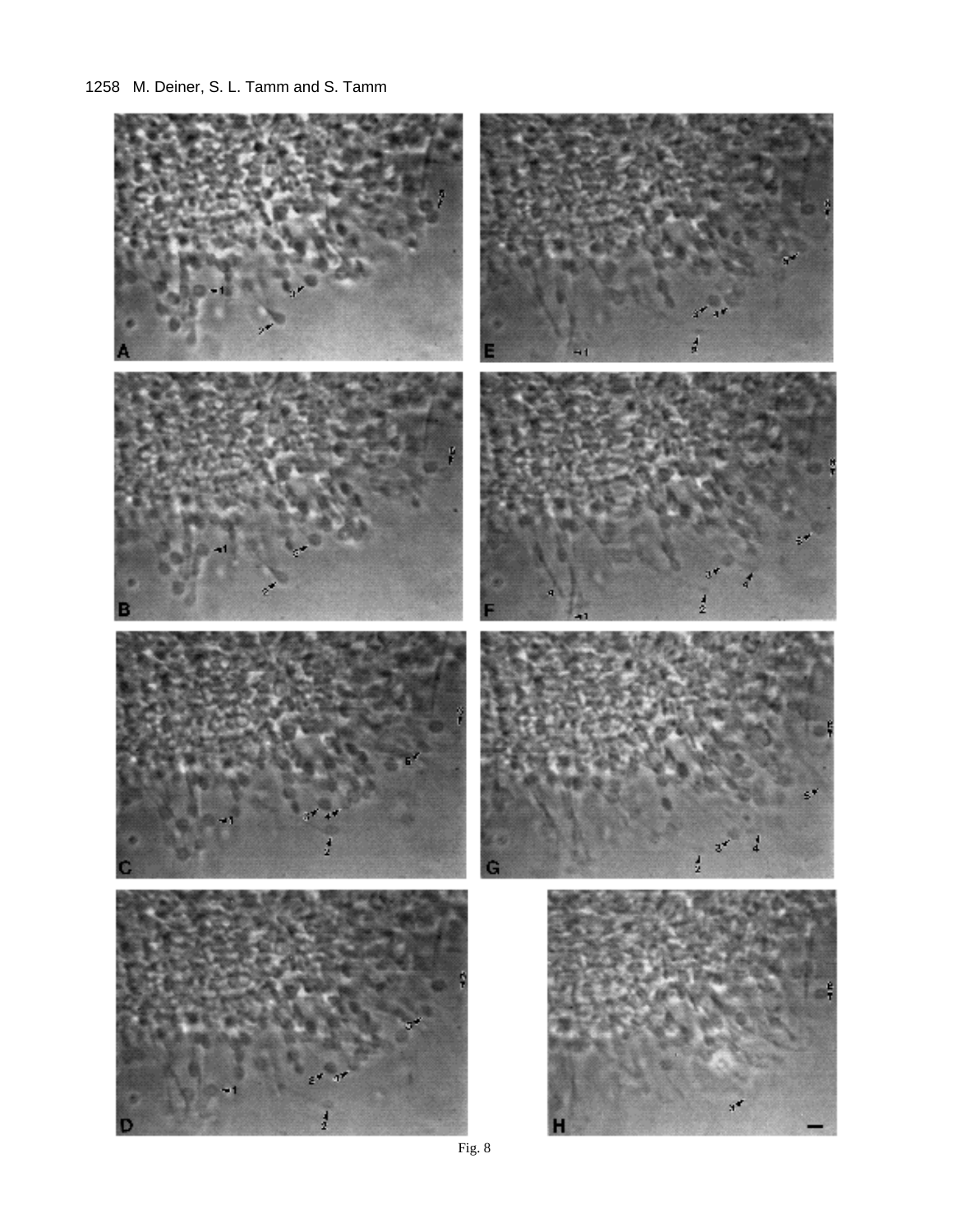**Fig. 8.** Detergent-induced uncoiling of paddle ciliary axonemes in *Crepidula.* (A) Paddle cilia induced by 40% SW/MgCl2. Numbered paddles are followed in successive prints. (B) Perfusion of 0.1% Triton X-100 in 40% SW/MgCl<sub>2</sub> initially causes paddles to move distally, elongating the cilia (nos 1, A-D; 2, A-C; 3, A-G; 4, C-E; 5, C-F). The paddles disappear at the tip as the distal end of the shaft uncoils  $(1, E; 2, D; 3, H; 4, F; 5, G; 6,$ B). Time from (A): (B) 1 s, (C) 4 s, (D) 5 s, (E) 6 s, (F) 6.5 s, (G) 7 s, (H) 9 s. Phase-contrast optics, video prints; Bar, 4 μm.

ing springs (Fig. 8). Sometimes, however, detergent perfusion caused the paddle to "pop" suddenly, releasing the coiled axoneme, which sprang out in a wide curved arc. Uncoiling and straightening of the distal region of the axonemes resulted in an increase in length to approximately that of the original cilia before hypotonic treatment. In one clear example, a paddle uncoiled in detergent solution to a length of 3 times the original circumference of the paddle, consistent with electron micrographs showing 3 coils of the axoneme within paddles (see above). The straightened or slightly curved distal region of uncoiled axonemes often appeared finer than the proximal shaft, probably due to its splitting during coiling. Paddle cilia induced by hypotonic CaF ASW/MgCl2, but not by other solutions, typically underwent a brief burst of beating just after detergent treatment as the paddles were lost. Beating then slowed and soon stopped.

The effects of detergents on ciliary membranes were visualized using paddle cilia pre-labelled with the fluorescent probes DiI and CFDA (Fig. 9). Alternate observations by phase-contrast and fluorescence microscopy showed that detergent first caused complete loss of CFDA fluorescence, indicating permeabilization of the ciliary membrane. This was followed by loss of DiI staining from the distal region of the cilia, indicating removal of the paddle membranes (Fig. 9D). Uncoiling and lengthening of the axonemes, as described above, occurred at about the same time. DiI fluorescence often persisted for some time in the closely packed proximal region of the cilia (Fig. 9D), but eventually disappeared there as well. By phase-contrast



**Fig. 9.** Effect of detergent on DiI-labelled membranes of paddle cilia induced by 35% SW/MgCl2 (*Crepidula*). (A,B) Before detergent. Phase-contrast (A) and fluorescence (B) of same field, showing fluorescent ciliary shafts and terminal paddles. (C,D) After perfusion of 0.1% Nonidet P40. Phase-contrast (C) shows uncoiled, straightened shafts with fine distal regions. Fluorescence (D) of the same field shows loss of DiI label in the distal regions of the cilia, indicating removal of membrane by detergent. Fluorescence is retained in the more closely packed proximal region of the cilia, but eventually disappears there as well. Note brightly fluorescent detached paddle cilium. Bar, 5 μm.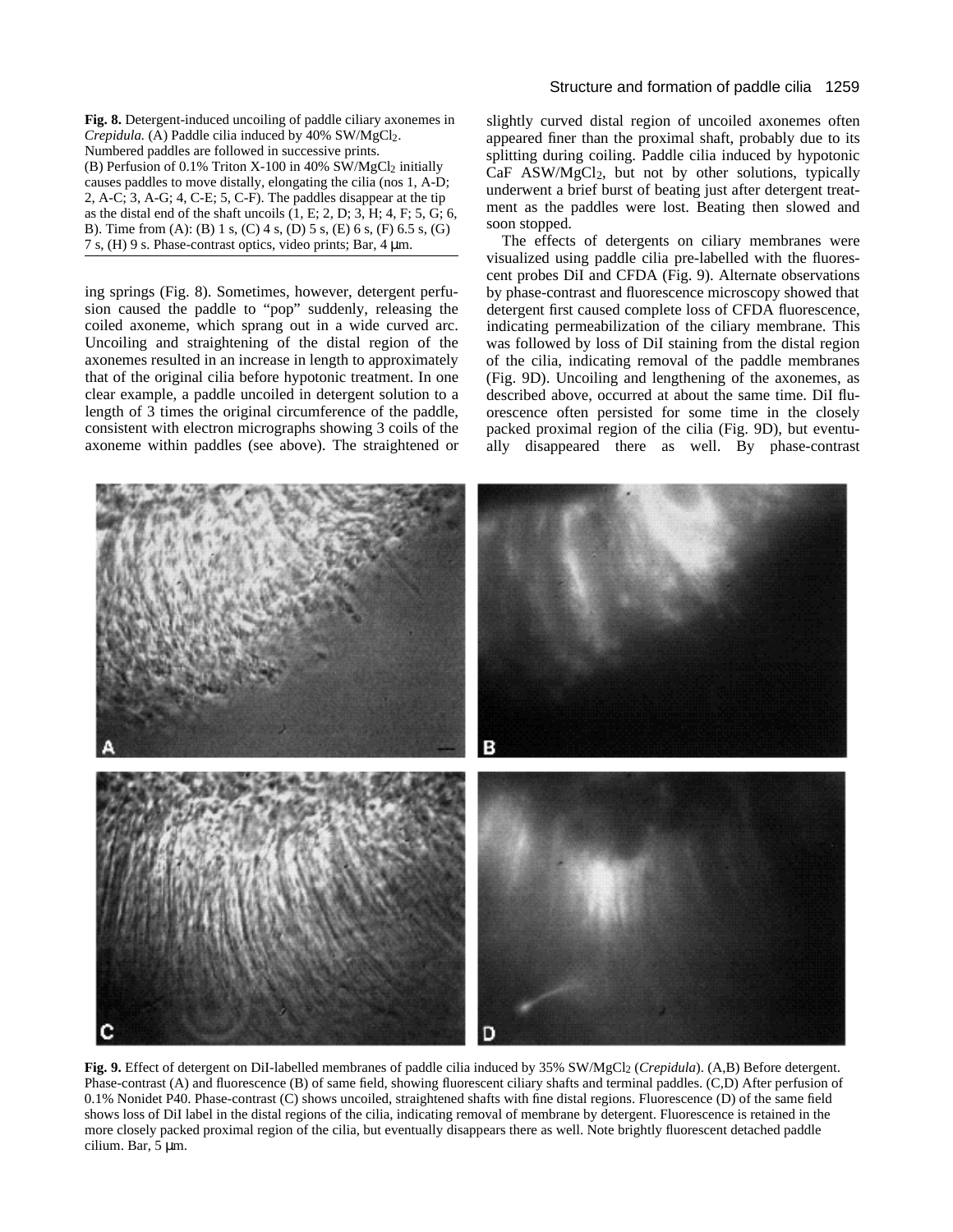#### 1260 M. Deiner, S. L. Tamm and S. Tamm

microscopy, loss of paddles was accompanied by a flow of small particles and debris from the cilia, representing membrane fragments and/or vesicles released by the detergent. Electron microscopy of thin sections through Triton-Xtreated paddle cilia showed many bare axonemes without membranes as well as some ciliary cross-sections with membranes.

In some cases a few paddle cilia remained intact after detergent treatment. Fluorescence microscopy showed that these cilia had lost CFDA label but completely retained DiI staining in the paddle and shaft. Therefore, removal of the ciliary membrane, not just permeabilization. is required for uncoiling of axonemes within paddles.

Saponin and Brij-58 (up to 2%) were ineffective in causing uncoiling of axonemes and loss of paddle cilia. Although CFDA fluorescence was fully lost, DiI staining was partially retained, indicating incomplete removal of ciliary membranes by these detergents.

Controls for possible photobleaching of fluorescent probes showed that 10-15 min of continuous illumination with the mercury lamp was required before fluorescence was lost. This exposure time greatly exceeded that used in our experiments.

#### **Effects of Ca and Sr on the shape of demembranated axonemes**

We tested whether Ca or Sr can induce coiling of the tips of demembranated velar cilia. Veligers in isotonic  $SW/MgCl<sub>2</sub>$  were perfused with 0.1% Triton-X 100 in WS. Beating stopped and the flow of particulate debris from the straight, immotile cilia indicated loss of ciliary membranes. Perfusion of WS to remove detergent was followed by perfusion of either 0.1 M Ca or 0.1 M Sr in WS. Despite this high concentration of Ca or Sr, the tips of the demembranated axonemes remained straight and did not coil.

In other experiments, we treated veligers initially with WS (which is hypertonic to SW) to induce paddle cilia. Perfusion of 0.1% Triton-X 100 in WS then led to loss of paddles and uncoiling of axonemes, confirming that detergent successfully removed ciliary membranes. Subsequent treatment with 0.1 M Ca or Sr in WS failed to elicit recoiling or other changes in shape of the straight distal regions of the axonemes. High concentrations of Ca or Sr are therefore ineffective in causing detectable conformational changes of these axonemes.

#### **DISCUSSION**

Although paddle cilia or discocilia have been widely reported in a variety of marine invertebrates, and implicated in diverse functions, these ciliary modifications are now recognized to be artifacts of osmotic stress or other non-physiological conditions (Bone et al., 1982; Ehlers and Ehlers, 1978; Nielsen, 1987; Short and Tamm, 1991).

Short and Tamm (1991) proposed that coiling of the distal end of the axoneme under hypotonic conditions is due to a helical conformational change of the ciliary doublet microtubules, triggered by Ca or proton flux through the osmotically stressed ciliary membrane. This model was based on evidence that physiological changes in Ca concentration or pH can induce reversible changes in helical parameters of isolated doublet microtubules in solution (Miki-Noumura and Kamiya, 1976, 1979; Takahashi and Miki-Noumura, 1982).

We show here that axonemal coiling in paddles is not the result of stable conformational changes in doublet microtubules, but is caused by membrane tension acting on elastic axonemes. Removal of the paddle ciliary membranes with Triton X-100 or Nonidet P40, as verified by loss of DiI labelling, results in immediate uncoiling and straightening of the axonemes to approximately their original length before hypotonic treatment. This dramatic unwinding of the coiled axonemes upon disruption of the paddle membrane is most easily explained by a release of elastic strain energy stored in the coiled axoneme.

It is unlikely that detergent-induced uncoiling of the axonemes is due to ionic fluxes which reverse possible conformational changes of the doublet microtubules. Combined CFDA and DiI labelling showed that membrane permeabilization alone is not sufficient to cause uncoiling; instead, complete removal of the distal ciliary membranes is necessary to straighten the axonemes.

Further evidence for the important role of the ciliary membrane in influencing the shape of the axoneme comes from our observations of other types of hypotonically induced ciliary changes. The hairpin loop at the tip of cilia in 40-45% SW represents a planar, U-shaped bend near the distal end of the axoneme. No helical coiling is evident. The bend can travel in either direction. If it moves proximally, the cilium shortens; if it travels distally, the cilium elongates. Movements of a planar bend along the axoneme are most easily accounted for by changes in membrane tension.

The abrupt transformation of a distally traveling hairpin bend into a cane-shaped paddle, followed by helical coiling of the axoneme and shortening of the cilium, demonstrates different types of conformational changes under apparently identical ionic conditions. These observations can be accounted for by membrane tension if the foldedover part of the looped axoneme is held parallel to the shaft by the enclosing membrane sleeve. When the hairpin bend nears the distal end of the axoneme, eliminating the overlap, the curved tip would be free to coil under imposed membrane tension, forming typical paddles. As expected, the reverse transformation from paddle cilia to hairpinshaped folds was never observed. These changes in axonemal shape do not require fluctuations in membrane tension, but could occur under constant tension if hairpin loops and helical coils exert different elastic forces on the membrane. Hairpin loop cilia presumably originate by folding back of a cilium upon itself at a membrane varicosity, followed by fusion of the adjoining membranes (as observed). Similar hairpin-shaped folds of axonemes surrounded by a common fused membrane have been produced in flatworm spermatozoa by hypotonic media (Justine and Mattei, 1988).

Our finding that typical paddle cilia are induced by hypotonic Ca-free solutions at normal or low pH shows that axonemal coiling is not dependent on Ca influx or proton efflux as proposed by Short and Tamm (1991). Conversely, demembranated axonemes do not coil in the presence of high Ca concentrations, further discrediting a Ca-induced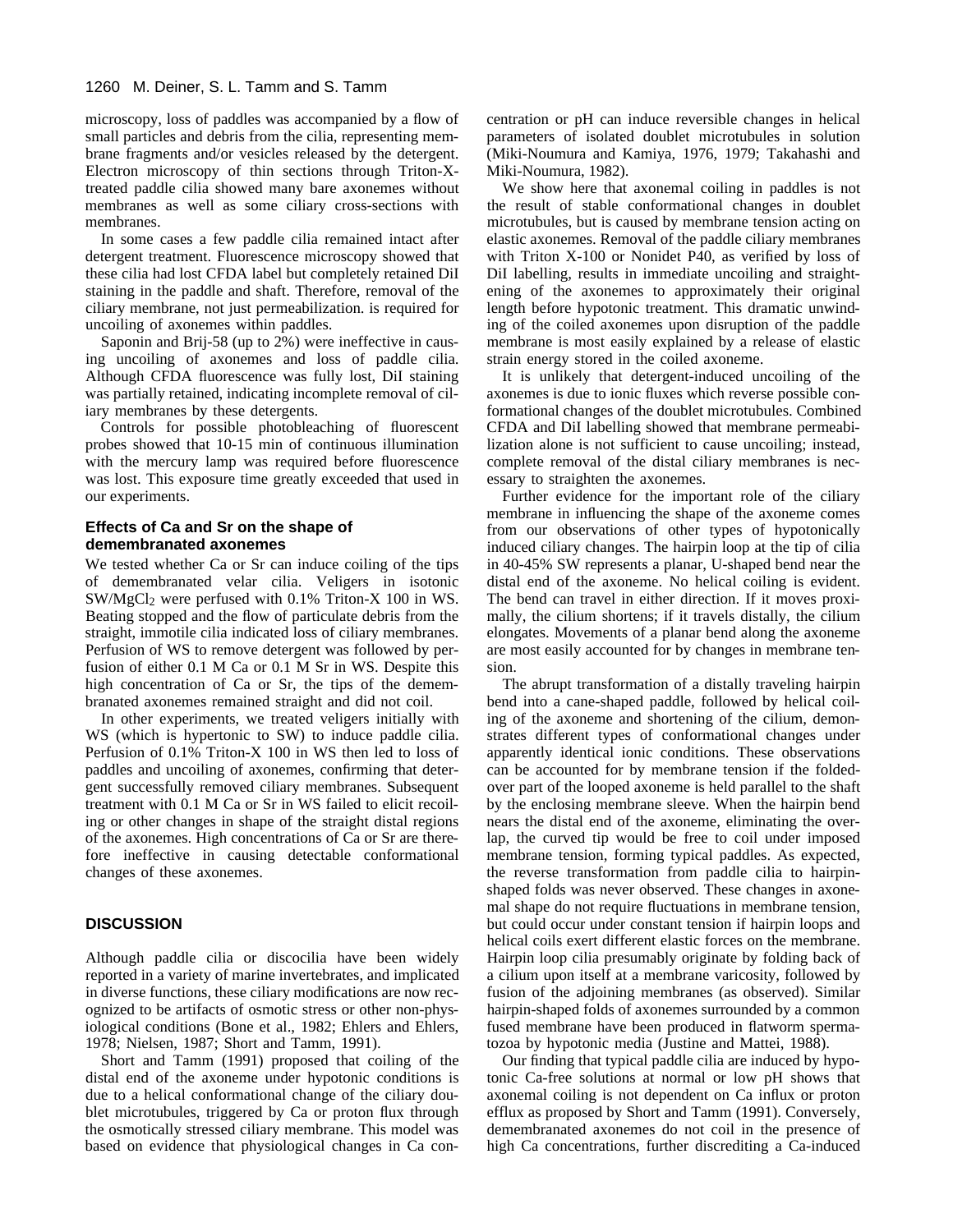conformational change of doublet microtubules as the cause of paddle formation.

The influence of the enclosing membrane on the shape of the axoneme is further demonstrated by the ballooned, fused ciliary membranes that develop in Ca-free ASW. The distal ends of the axonemes follow the curved surface of the bulbous membrane expansion, and are not tightly coiled as in single paddle cilia. Axonemal shape thus seems to depend only on the geometry and tensile properties of the enclosing membrane. Helical coiling of the axoneme is therefore imposed by mechanical stress from the outside and is not the result of internal structural rearrangements of the doublet microtubules.

## **Membrane tension model for axonemal coiling**

We observed that the paddle is not spherical, but nearly flat or disk-shaped, indicating that it is not the result of osmotic swelling of the distal ciliary membrane. The constant diameter of the paddle as it moves proximally also indicates that the paddle is not a hypo-osmotic swelling phenomenon. Instead, the source of membrane tension at the ciliary tip is most probably the hypo-osmotic swelling of the body of the ciliated cell. This forced increase in cell surface area should increase plasma membrane tension generally and cause withdrawal of membrane into the soma from thin cellular projections such as cilia.

It is likely that hypotonic solutions first induce osmotic swelling of the ciliated cell body, which in turn pulls ciliary membranes towards the cell surface. The tip of the axoneme in most cilia is narrower and less well-organized that the shaft because only singlet microtubules (A-tubules) are present, and nexin links, radial spokes, and 9-fold symmetry are lacking. In addition, the bridges between axonemal microtubules and the ciliary membrane are weak or missing at the tip (Dentler, 1981; Child, 1961; Pitelka and Child, 1964). Increased tension of the ciliary membrane on the axoneme should therefore first cause bending or coiling of the tip of the axoneme within a distal expansion of the ciliary membrane. Coiling of the axoneme should proceed further until an equilibrium is reached where the elastic restoring force of the accumulated coils balances the tensile stress of the surrounding membrane.

This model requires that the ciliary membrane be able to transmit tensile force from the base to the tip of the axoneme. Yet no obvious cytoskeleton is visible on the cytoplasmic side of ciliary membranes. Biochemical and electron microscopic studies on molluscan gill ciliary membranes, however, have demonstrated the presence of a tubulin-containing lipid-protein structural complex that constitutes an integral protein skeleton in the ciliary membrane (Stephens, 1985, 1986; Stephens et al., 1987). This membrane skeleton might provide sufficient rigidity for transmission of mechanical stimuli to the basal region or somatic membrane in mechanosensitive cilia (Stephens et al., 1987). Furthermore, a recent report indicates the possibility of a membrane-microtubule motor present in cilia and flagella (Kozminski et al., unpublished data). An integral membrane skeleton in velar cilia could provide the necessary force to coil the distal end of the axoneme during hypotonically induced retraction of the ciliary membrane into the plasma membrane.

## **Axonemal coiling and stiffness**

Our finding that axonemes in paddles coil uniformly in the direction of the effective stroke (i.e. towards doublets 5-6), even when beating is inhibited, suggests that axonemes possess an intrinsic asymmetry in stiffness (flexural rigidity) in the beat plane, such that stiffness for passive bending in the recovery stroke direction is greater than that for bending in the effective stroke direction. Because this presumed difference in stiffness for bending in opposite directions is independent of active microtubule sliding, it may reside in the permanent structural organization of the axoneme. The nature of such axonemal component(s) is unknown.

A greater stiffness of the cilium for bending in the recovery stroke direction makes sense with regard to the asymmetrical beat cycle of cilia. Cilia move rapidly through the effective stroke as more or less rigid rods, but are drawn back by a distally propagating bend during the recovery stroke as though they were limp or readily flexible (Sleigh, 1974). Increased stiffness of the axoneme for bending away from the effective stroke direction should provide greater rigidity to resist viscous drag of the medium that pushes the distal part of the cilium backwards during the effective stroke.

However, experimental measurement of the flexural rigidity of the compound abfrontal gill cilium of *Mytilus* using a glass microneedle showed no such directional asymmetry: the stiffness was similar irrespective of the direction of imposed bending, the phase of the beat cycle, or the region of the cilium to which the needle was applied (Baba, 1972). This finding is difficult to reconcile with the form of the ciliary beat cycle, and with our interpretation of the pattern of axonemal coiling in paddle cilia. It should be noted, however, that the beat pattern of the *Mytilus* abfrontal cilium is atypical: "the unrolling recovery stroke occupies a considerably smaller part of the whole cycle than the extended 'effective' stroke; in fact, the cilium may move exceedingly slowly or even stop during the effective stroke, so that the usual terminology for the two phases of the cycle does not seem very appropriate" (Sleigh, 1974, p. 86). Measurements of the flexural rigidity of this unusual cilium may not be applicable to cilia with a typical beat cycle. In contrast, Okuno and Hiramoto (1979) found a 3- to 4-fold variation in stiffness around the axis of live echinoderm sperm flagella, but these measurements were not related to the wave plane or ultrastructural organization.

A more serious inconsistency with a possible intrinsic difference in axonemal stiffness related to the asymmetry of the beat cycle comes from our earlier work on ctenophore comb plate cilia. We found that 180° reversal in beat direction of comb plates is not accompanied by rotation of the axonemes (Tamm and Tamm, 1981). A polarized effectiverecovery stroke beat cycle can thus occur in opposite directions with respect to a fixed axonemal structure. Clearly, if a built-in asymmetry in axonemal stiffness exists in comb plate cilia, it is not functionally related to the beat cycle.

In conclusion, we have taken advantage of paddle cilia to illustrate several important features of the mechanical properties of ciliary axonemes and their enclosing membranes. These results should aid our eventual understanding of the mechanism and control of ciliary function. Paddle